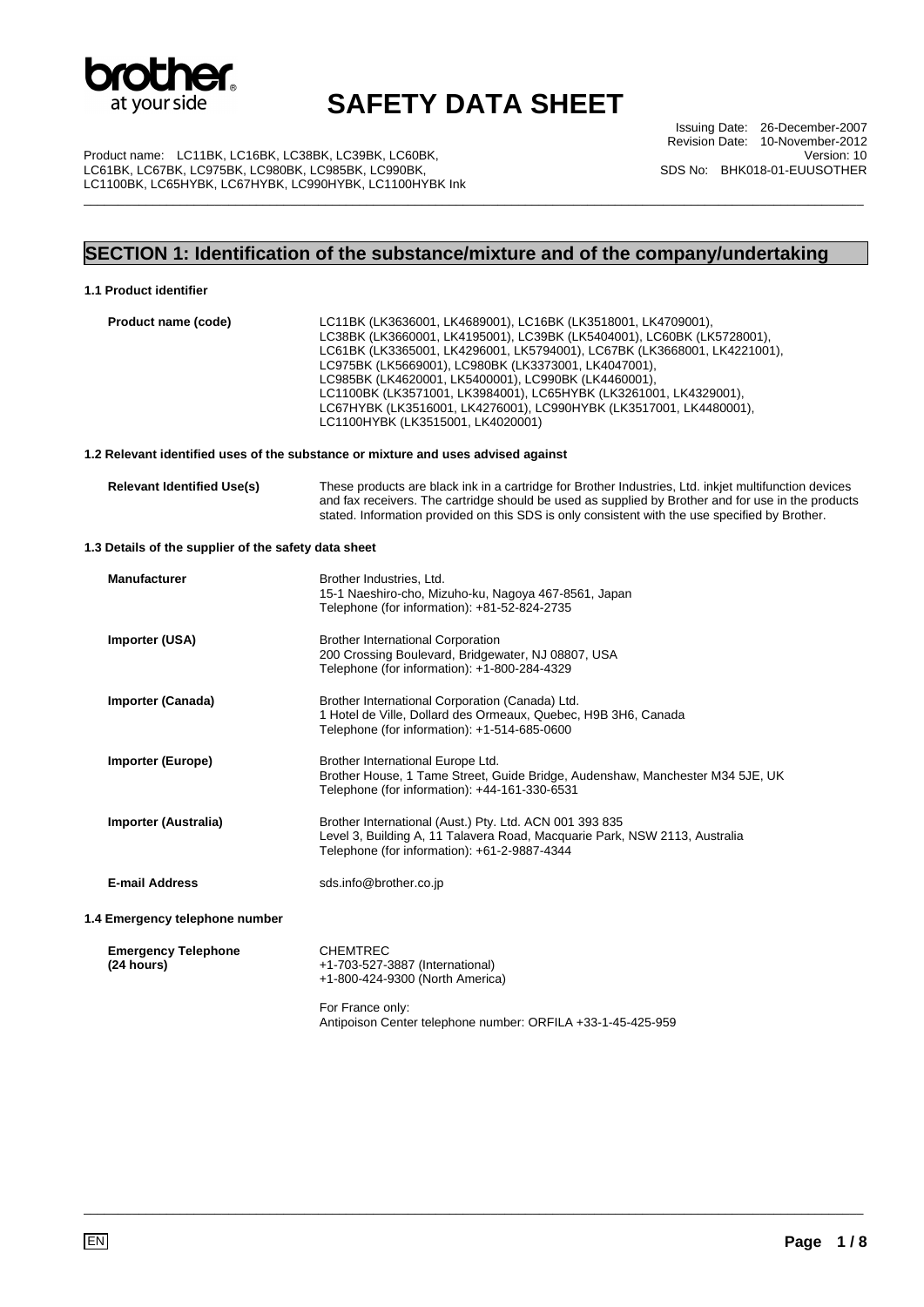

\_\_\_\_\_\_\_\_\_\_\_\_\_\_\_\_\_\_\_\_\_\_\_\_\_\_\_\_\_\_\_\_\_\_\_\_\_\_\_\_\_\_\_\_\_\_\_\_\_\_\_\_\_\_\_\_\_\_\_\_\_\_\_\_\_\_\_\_\_\_\_\_\_\_\_\_\_\_\_\_\_\_\_\_\_\_\_\_\_\_\_\_\_\_\_\_\_\_\_\_\_\_\_\_\_\_\_\_\_\_\_\_\_

Product name: LC11BK, LC16BK, LC38BK, LC39BK, LC60BK, LC61BK, LC67BK, LC975BK, LC980BK, LC985BK, LC990BK, LC1100BK, LC65HYBK, LC67HYBK, LC990HYBK, LC1100HYBK Ink

Issuing Date: 26-December-2007 Revision Date: 10-November-2012 Version: 10 SDS No: BHK018-01-EUUSOTHER

### **SECTION 2: Hazards identification**

#### **2.1 Classification of the substance or mixture**

**Classification according to Regulation (EC) No 1272/2008** 

Not classified as hazardous

#### **Classification according to Directive 1999/45/EC**

Not classified as hazardous

#### **Australia Classification**

Not classified as hazardous according to the criteria of NOHSC

#### **2.2 Label elements**

**Labelling according to Regulation (EC) No. 1272/2008** 

**Hazard pictograms**  None

 **Signal Word**  None

**Hazard Statements**  None

 **Precautionary statements**  None

#### **2.3 Other hazards**

This product contains no substance considered to be persistent, bioaccumulating nor toxic (PBT). This product contains no substance considered to be very persistent nor very bioaccumulating (vPvB).

### **SECTION 3: Composition/information on ingredients**

#### **3.2 Mixtures**

**Description of the mixture:** Water based inkjet ink (Mixture).

| <b>Chemical Name</b> | <b>CAS-No</b> | <b>EC-No</b> | $w/w\%$ | <b>Classification</b><br>(67/548/EEC) | <b>Classification</b><br>(EU Reg. 1272/2008) |
|----------------------|---------------|--------------|---------|---------------------------------------|----------------------------------------------|
| Glvcerol             | $56 - 81 - 5$ | 200-289-5    | 20-30   | Not classified                        | Not classified                               |
| Carbon Black         | 1333-86-4     | 215-609-9    | $1 - 5$ | Not classified                        | Not classified                               |
| Water                | 7732-18-5     | 231-791-2    | 65-75   | Not classified                        | Not classified                               |

\_\_\_\_\_\_\_\_\_\_\_\_\_\_\_\_\_\_\_\_\_\_\_\_\_\_\_\_\_\_\_\_\_\_\_\_\_\_\_\_\_\_\_\_\_\_\_\_\_\_\_\_\_\_\_\_\_\_\_\_\_\_\_\_\_\_\_\_\_\_\_\_\_\_\_\_\_\_\_\_\_\_\_\_\_\_\_\_\_\_\_\_\_\_\_\_\_\_\_\_\_\_\_\_\_\_\_\_\_\_\_\_\_

For the full text of R-phrases and H-Statements see Section 16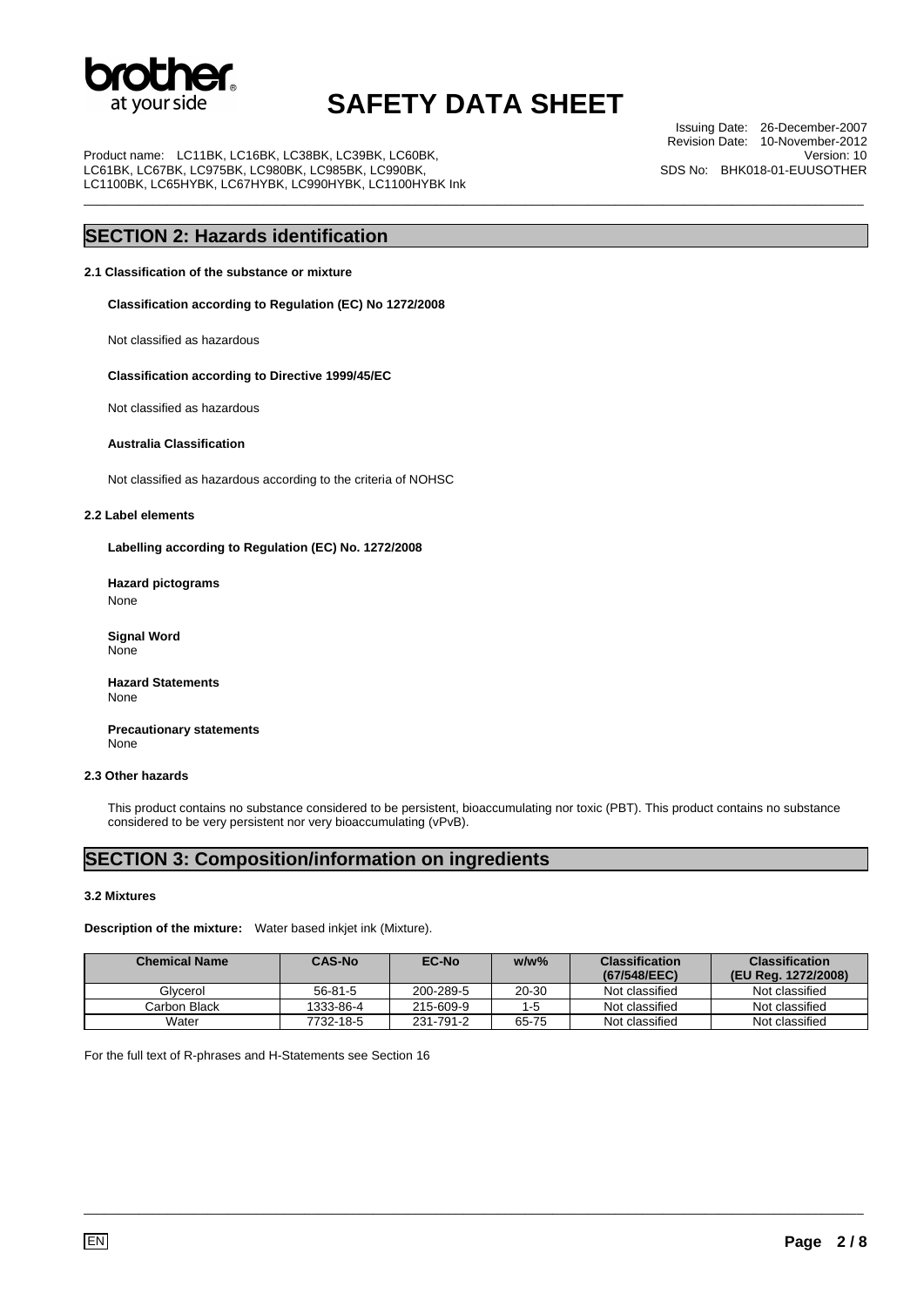

\_\_\_\_\_\_\_\_\_\_\_\_\_\_\_\_\_\_\_\_\_\_\_\_\_\_\_\_\_\_\_\_\_\_\_\_\_\_\_\_\_\_\_\_\_\_\_\_\_\_\_\_\_\_\_\_\_\_\_\_\_\_\_\_\_\_\_\_\_\_\_\_\_\_\_\_\_\_\_\_\_\_\_\_\_\_\_\_\_\_\_\_\_\_\_\_\_\_\_\_\_\_\_\_\_\_\_\_\_\_\_\_\_

Product name: LC11BK, LC16BK, LC38BK, LC39BK, LC60BK, LC61BK, LC67BK, LC975BK, LC980BK, LC985BK, LC990BK, LC1100BK, LC65HYBK, LC67HYBK, LC990HYBK, LC1100HYBK Ink

Issuing Date: 26-December-2007 Revision Date: 10-November-2012 Version: 10 SDS No: BHK018-01-EUUSOTHER

## **SECTION 4: First aid measures**

#### **4.1 Description of first aid measures**

| General advice                                                                       | If symptoms persist, obtain medical attention.                                                                                      |
|--------------------------------------------------------------------------------------|-------------------------------------------------------------------------------------------------------------------------------------|
| Inhalation                                                                           | Obtain medical attention. In case of accident by inhalation remove casualty to fresh air and keep at<br>rest.                       |
| Skin contact                                                                         | Remove contaminated clothing immediately and wash affected skin with plenty of water or soap and<br>water.                          |
| Eye contact                                                                          | Obtain medical attention. If substance has got into the eyes, immediately wash out with plenty of<br>water for at least 15 minutes. |
| Ingestion                                                                            | Obtain immediate medical attention. Wash out mouth with water and give 100-200 ml of water to<br>drink.                             |
| 4.2 Most important symptoms and<br>effects, both acute and delayed                   | Skin contact: Repeated and/or prolonged skin contact may cause irritation.                                                          |
|                                                                                      | Eye contact: May cause eye irritation.                                                                                              |
|                                                                                      | Ingestion: Ingestion may cause irritation of the gastrointestinal tract. Unlikely route of exposure.                                |
|                                                                                      | Inhalation: Unlikely route of exposure.                                                                                             |
| 4.3 Indication of any immediate<br>medical attention and special<br>treatment needed | Treat symptomatically.                                                                                                              |

## **SECTION 5: Firefighting measures**

| 5.1 Extinguishing media<br>Suitable Extinguishing Media      | Extinguish preferably with dry chemical, carbon dioxide, water spray, foam.                                                                                                                                                                                                                                                                                                                                                                |
|--------------------------------------------------------------|--------------------------------------------------------------------------------------------------------------------------------------------------------------------------------------------------------------------------------------------------------------------------------------------------------------------------------------------------------------------------------------------------------------------------------------------|
| Unsuitable Extinguishing Media                               | None.                                                                                                                                                                                                                                                                                                                                                                                                                                      |
| 5.2 Special hazards arising from the<br>substance or mixture | Thermal decomposition of organic components may result in occurrence of oxides of carbon. Toxic<br>gases may be formed upon combustion and represents a hazard to firefighters. Combustion<br>products: See Section: 10.                                                                                                                                                                                                                   |
| 5.3 Advice for firefighters                                  | Use appropriate respirator for carbon monoxide and carbon dioxide. Wear positive pressure<br>self-contained breathing apparatus (SCBA) during the attack phase of firefighting operations and<br>during cleanup in enclosed or poorly ventilated areas immediately after a fire. Personnel not having<br>suitable respiratory protection must leave the area to prevent significant exposure to toxic<br>combustion gases from any source. |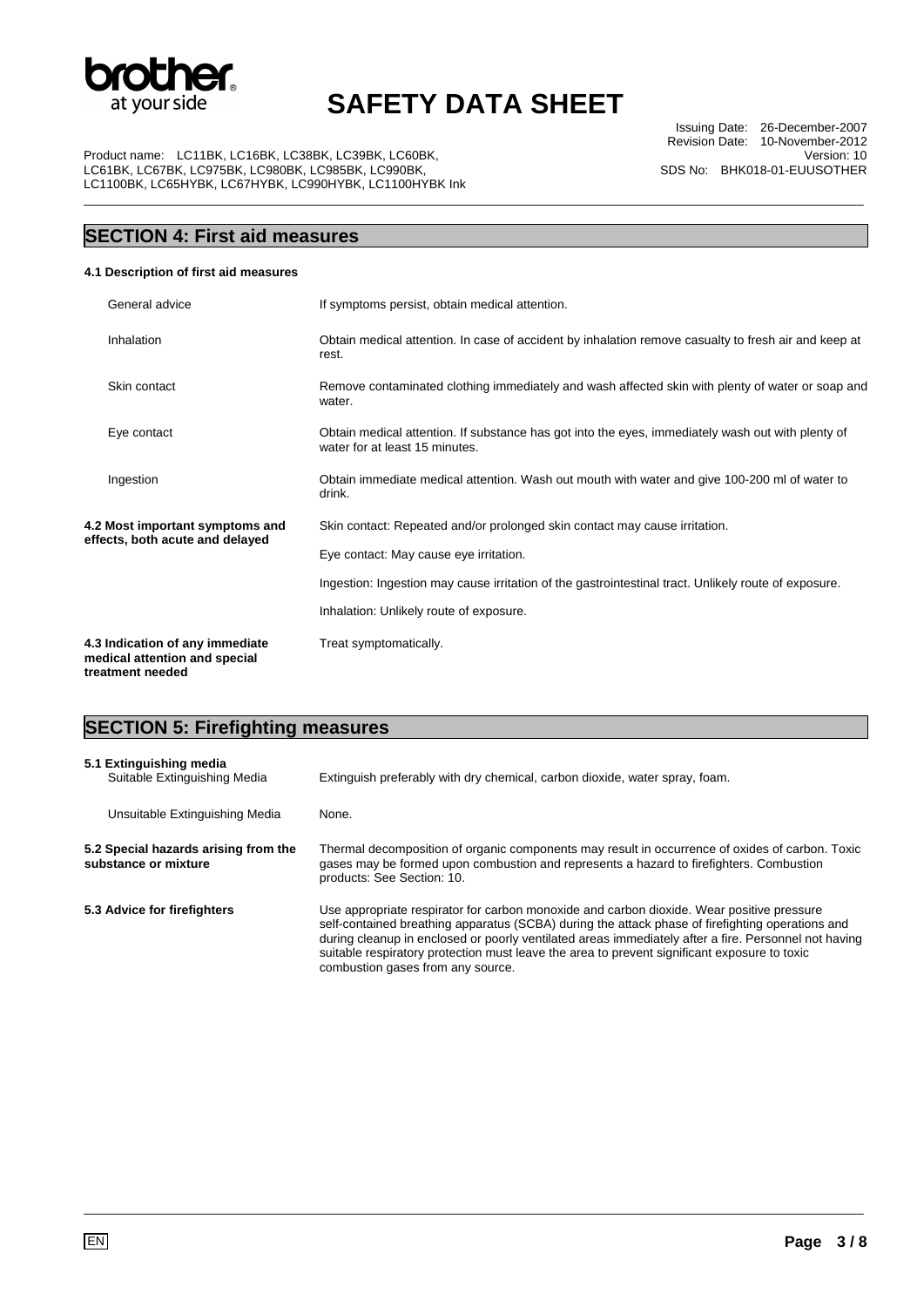

\_\_\_\_\_\_\_\_\_\_\_\_\_\_\_\_\_\_\_\_\_\_\_\_\_\_\_\_\_\_\_\_\_\_\_\_\_\_\_\_\_\_\_\_\_\_\_\_\_\_\_\_\_\_\_\_\_\_\_\_\_\_\_\_\_\_\_\_\_\_\_\_\_\_\_\_\_\_\_\_\_\_\_\_\_\_\_\_\_\_\_\_\_\_\_\_\_\_\_\_\_\_\_\_\_\_\_\_\_\_\_\_\_

Issuing Date: 26-December-2007 Revision Date: 10-November-2012 Version: 10 SDS No: BHK018-01-EUUSOTHER

Product name: LC11BK, LC16BK, LC38BK, LC39BK, LC60BK, LC61BK, LC67BK, LC975BK, LC980BK, LC985BK, LC990BK, LC1100BK, LC65HYBK, LC67HYBK, LC990HYBK, LC1100HYBK Ink

### **SECTION 6: Accidental release measures**

| 6.1 Personal precautions, protective<br>equipment and emergency<br>procedures | Ensure adequate ventilation. Avoid contact with eyes.                                                |
|-------------------------------------------------------------------------------|------------------------------------------------------------------------------------------------------|
| 6.2 Environmental precautions                                                 | Prevent substance entering sewers. Washings must be prevented from entering surface water<br>drains. |
| 6.3 Methods and materials for<br>containment and cleaning up                  | Wipe up with absorbent towel Wash with water to remove remaining traces of ink                       |
| 6.4 Reference to other sections                                               | For personal protection: See section 8.<br>For disposal considerations: See section 13.              |

### **SECTION 7: Handling and storage**

| 7.1 Precautions for safe handling                                   | Keep out of the reach of children. Avoid contact with skin and eyes.                                                                                                                                                    |
|---------------------------------------------------------------------|-------------------------------------------------------------------------------------------------------------------------------------------------------------------------------------------------------------------------|
| 7.2 Conditions for safe storage,<br>including any incompatibilities | Keep away from oxidizing agents.                                                                                                                                                                                        |
| 7.3 Specific end use(s)                                             | These products are black ink in a cartridge for Brother Industries, Ltd. inkjet multifunction devices<br>and fax receivers. This cartridge should be used as supplied by Brother and for use in the products<br>stated. |

## **SECTION 8: Exposure controls/personal protection**

#### **8.1 Control Parameters**

**Occupational Exposure Limits** 

| <b>Chemical Name</b>      | Glycerol<br>$56 - 81 - 5$                         |
|---------------------------|---------------------------------------------------|
| <b>ACGIH TLV</b>          |                                                   |
|                           | TWA: $10 \text{ mg/m}^3$ mist                     |
| <b>OSHA PEL</b>           | TWA: 15 mg/m <sup>3</sup> mist, total particulate |
|                           | TWA: $5 \text{ mg/m}^3$ mist, respirable fraction |
| <b>European Union</b>     |                                                   |
| <b>The United Kingdom</b> | STEL: $30 \text{ mg/m}^3$                         |
|                           | TWA: 10 $mg/m3$                                   |
| <b>France</b>             | TWA: 10 mg/m $3$                                  |
| <b>Spain</b>              | TWA: 10 mg/m $3$                                  |
| Germany                   | TWA: $50 \text{ mg/m}^3$                          |
|                           | Ceiling / Peak: 100 mg/m <sup>3</sup>             |
| Portugal                  | TWA: $10 \text{ mg/m}^3$                          |
| <b>Finland</b>            | TWA: 20 mg/m $3$                                  |
| <b>Switzerland</b>        | STEL: $100 \text{ mg/m}^3$                        |
|                           | TWA: 50 mg/ $m3$                                  |
| Poland                    | TWA: $10 \text{ mg/m}^3$                          |
| <b>Ireland</b>            | TWA: 10 mg/m $3$                                  |
| <b>Chemical Name</b>      | <b>Carbon Black</b>                               |
|                           | 1333-86-4                                         |
| <b>ACGIH TLV</b>          | TWA: $3 \text{ mg/m}^3$ inhalable fraction        |
| <b>OSHA PEL</b>           | TWA: $3.5 \text{ mg/m}^3$                         |
| <b>European Union</b>     |                                                   |
| <b>The United Kingdom</b> | STEL: $7 \text{ mg/m}^3$                          |
|                           | TWA: $3.5 \text{ mg/m}^3$                         |
| <b>France</b>             | TWA: $3.5 \text{ mg/m}^3$                         |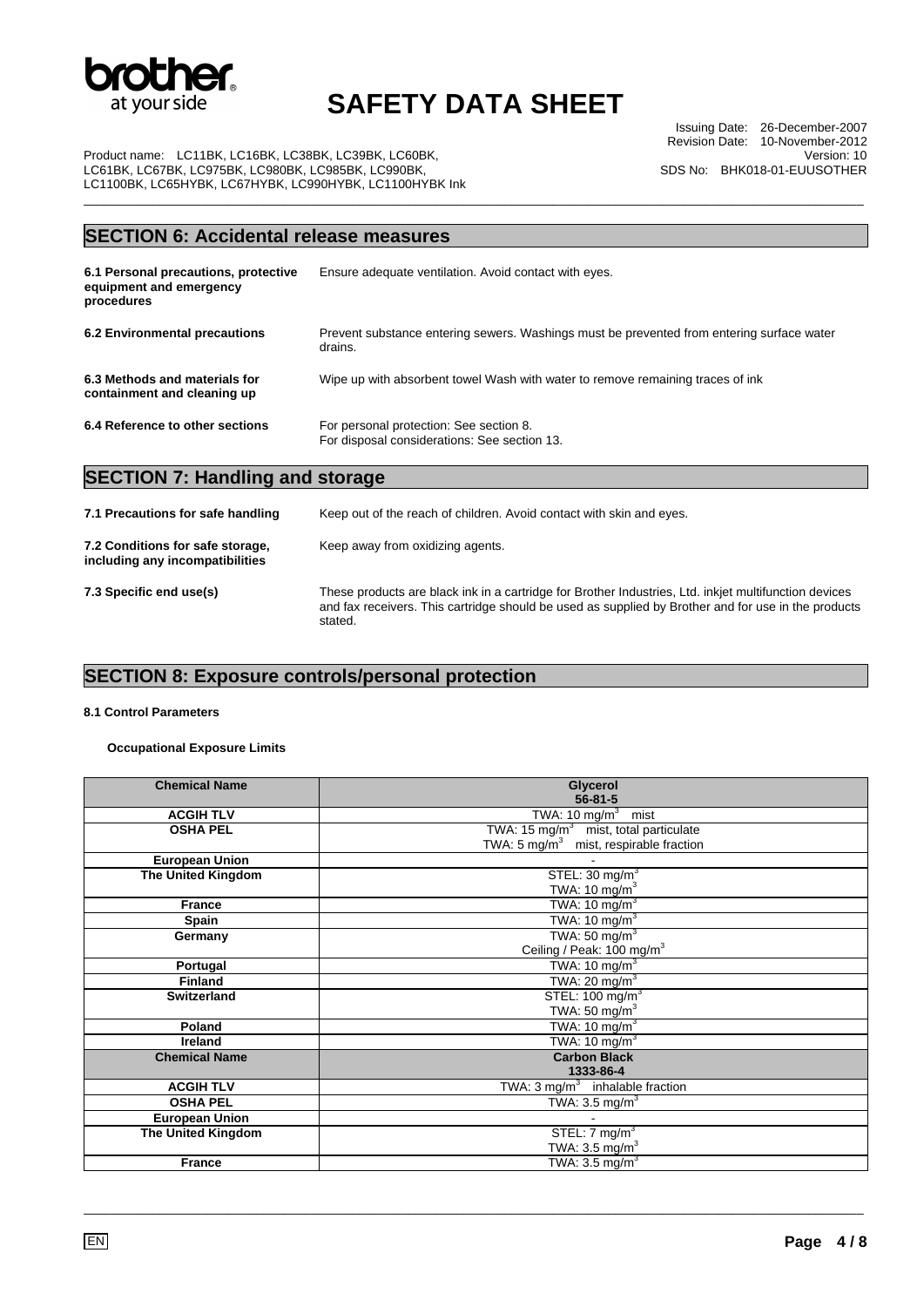

\_\_\_\_\_\_\_\_\_\_\_\_\_\_\_\_\_\_\_\_\_\_\_\_\_\_\_\_\_\_\_\_\_\_\_\_\_\_\_\_\_\_\_\_\_\_\_\_\_\_\_\_\_\_\_\_\_\_\_\_\_\_\_\_\_\_\_\_\_\_\_\_\_\_\_\_\_\_\_\_\_\_\_\_\_\_\_\_\_\_\_\_\_\_\_\_\_\_\_\_\_\_\_\_\_\_\_\_\_\_\_\_\_

Issuing Date: 26-December-2007 Revision Date: 10-November-2012 Version: 10 SDS No: BHK018-01-EUUSOTHER

Product name: LC11BK, LC16BK, LC38BK, LC39BK, LC60BK, LC61BK, LC67BK, LC975BK, LC980BK, LC985BK, LC990BK, LC1100BK, LC65HYBK, LC67HYBK, LC990HYBK, LC1100HYBK Ink

| Spain          | TWA: $3.5 \text{ mg/m}^3$ |
|----------------|---------------------------|
| Germany        | Carc                      |
| Portugal       | TWA: $3.5 \text{ mg/m}^3$ |
| <b>Finland</b> | TWA: $3.5 \text{ mg/m}^3$ |
|                | STEL: 7 mg/m <sup>3</sup> |
| <b>Denmark</b> | TWA: $3.5 \text{ mg/m}^3$ |
| Poland         | TWA: $4.0 \text{ mg/m}^3$ |
| Norway         | TWA: $3.5 \text{ mg/m}^3$ |
|                | STEL: $7 \text{ mg/m}^3$  |
| Ireland        | TWA: $3.5 \text{ mg/m}^3$ |
|                | STEL: $7 \text{ mg/m}^3$  |

#### **8.2 Exposure controls**

| Appropriate engineering controls | Good general ventilation should be sufficient under normal use.                                                                                     |
|----------------------------------|-----------------------------------------------------------------------------------------------------------------------------------------------------|
| Personal protective equipment    | Not normally required. For use other than in normal operating procedures (such as in the event of<br>large spill), the following should be applied: |
| Eye Protection                   | Safety goggles.                                                                                                                                     |
| <b>Hand Protection</b>           | Protective gloves.                                                                                                                                  |
| Skin and body protection         | Long sleeved clothing and long pants.                                                                                                               |
| Respiratory protection           | Large spillages: Wear suitable respiratory protective equipment.                                                                                    |

\_\_\_\_\_\_\_\_\_\_\_\_\_\_\_\_\_\_\_\_\_\_\_\_\_\_\_\_\_\_\_\_\_\_\_\_\_\_\_\_\_\_\_\_\_\_\_\_\_\_\_\_\_\_\_\_\_\_\_\_\_\_\_\_\_\_\_\_\_\_\_\_\_\_\_\_\_\_\_\_\_\_\_\_\_\_\_\_\_\_\_\_\_\_\_\_\_\_\_\_\_\_\_\_\_\_\_\_\_\_\_\_\_

 **Environmental Exposure Controls** Avoid release to the environment.

### **SECTION 9: Physical and chemical properties**

#### **9.1 Information on basic physical and chemical properties**

| Appearance                                      |                                      |
|-------------------------------------------------|--------------------------------------|
| Physical state                                  | Liquid                               |
| Color                                           | Black                                |
| Odor                                            | Slight                               |
| <b>Odor Threshold</b>                           | No information available             |
| рH                                              | $7 - 9$                              |
| Melting point/freezing point                    | $-/-5$ °C                            |
| Initial boiling point and boiling range         | > 100 °C                             |
| <b>Flash Point</b>                              | Not less than 93.3°C                 |
|                                                 | (Tag closed cup; Cleveland open cup) |
| Evaporation rate                                | No information available             |
| Flammability (solid, gas)                       | Not applicable                       |
| Upper/lower flammability or explosive<br>limits | No information available             |
| Vapor pressure                                  | No information available             |
| Vapor density                                   | No information available             |
| Relative density                                | 1.0 - 1.1 $(H_2O=1)$                 |
| Solubility(ies)                                 | Soluble (water)                      |
| Partition coefficient: n-octanol/water          | No information available             |
| Auto-ignition temperature                       | $>400$ °C                            |
| Decomposition temperature                       | No information available             |
| Viscosity                                       | $1 - 5$ mPa $\cdot$ s                |
| <b>Explosive properties</b>                     | Not explosive                        |
| Oxidizing properties                            | No information available             |
|                                                 |                                      |

#### **9.2 Other information**

No information available.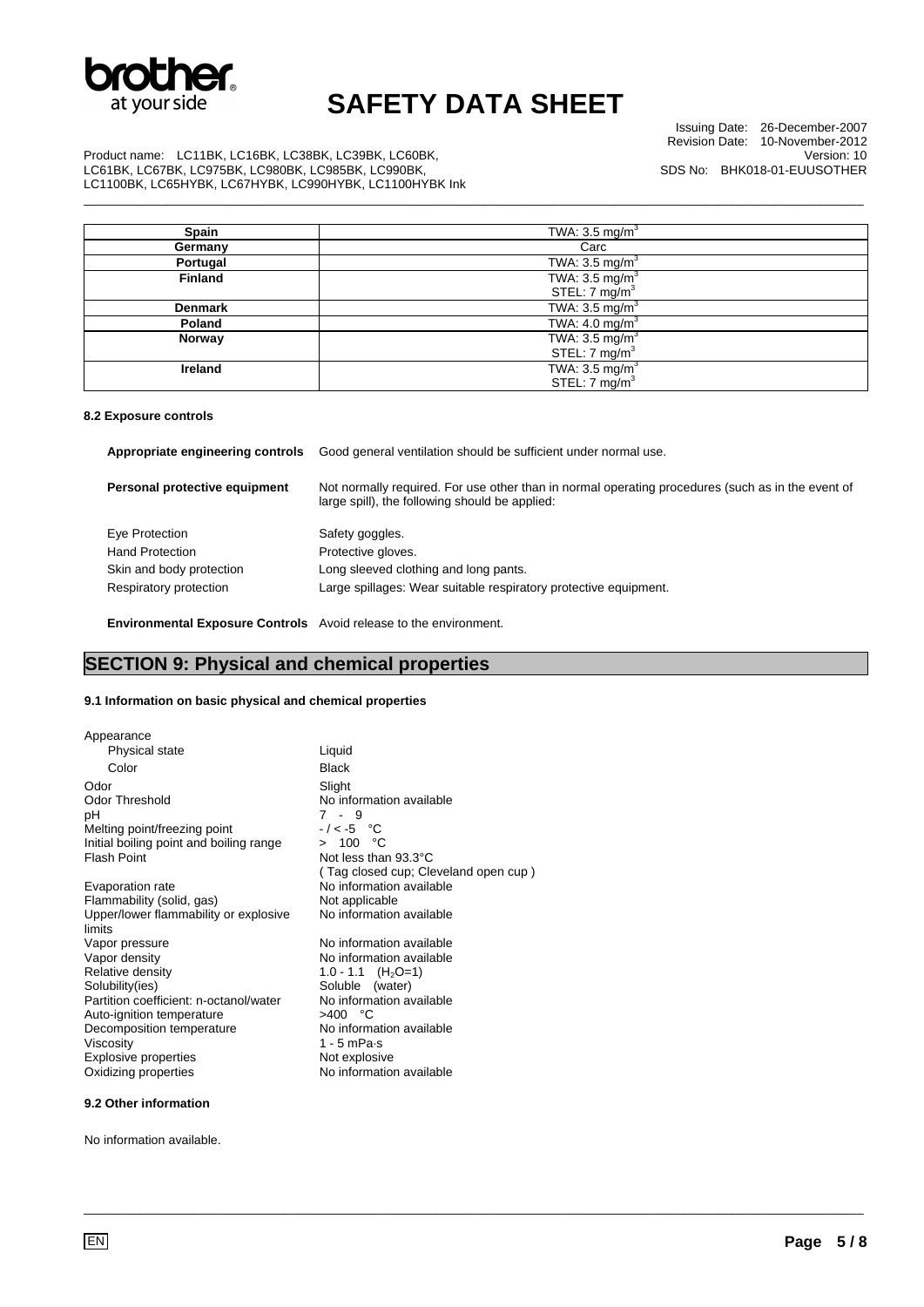

\_\_\_\_\_\_\_\_\_\_\_\_\_\_\_\_\_\_\_\_\_\_\_\_\_\_\_\_\_\_\_\_\_\_\_\_\_\_\_\_\_\_\_\_\_\_\_\_\_\_\_\_\_\_\_\_\_\_\_\_\_\_\_\_\_\_\_\_\_\_\_\_\_\_\_\_\_\_\_\_\_\_\_\_\_\_\_\_\_\_\_\_\_\_\_\_\_\_\_\_\_\_\_\_\_\_\_\_\_\_\_\_\_

Product name: LC11BK, LC16BK, LC38BK, LC39BK, LC60BK, LC61BK, LC67BK, LC975BK, LC980BK, LC985BK, LC990BK, LC1100BK, LC65HYBK, LC67HYBK, LC990HYBK, LC1100HYBK Ink

Issuing Date: 26-December-2007 Revision Date: 10-November-2012 Version: 10 SDS No: BHK018-01-EUUSOTHER

## **SECTION 10: Stability and reactivity**

| 10.1 Reactivity                            | No information available.                                          |
|--------------------------------------------|--------------------------------------------------------------------|
| <b>10.2 Chemical stability</b>             | Stable.                                                            |
| 10.3 Possibility of hazardous<br>reactions | No information available.                                          |
| 10.4 Conditions to avoid                   | No information available.                                          |
| 10.5 Incompatible materials                | Strong oxidizing agents.                                           |
| 10.6 Hazardous decomposition<br>products   | Contains: Carbon monoxide (CO). Carbon dioxide (CO <sub>2</sub> ). |

## **SECTION 11: Toxicological information**

#### **11.1 Information on toxicological effects**

### **Acute toxicity**

| Inhalation<br>Eye contact<br>Skin contact<br>Ingestion | No information available.<br>No information available.<br>No information available.<br>$LD_{50}$ > 2000 mg/kg (Method OECD#420)                                                                                                                                                                                                                                                                                                                                                                                                                                                                                          |
|--------------------------------------------------------|--------------------------------------------------------------------------------------------------------------------------------------------------------------------------------------------------------------------------------------------------------------------------------------------------------------------------------------------------------------------------------------------------------------------------------------------------------------------------------------------------------------------------------------------------------------------------------------------------------------------------|
| Skin corrosion/irritation                              | Non-irritant. (Method: OECD#404)                                                                                                                                                                                                                                                                                                                                                                                                                                                                                                                                                                                         |
| Serious eye damage/irritation                          | Minimal irritant to the eye. (Method: OECD#405)                                                                                                                                                                                                                                                                                                                                                                                                                                                                                                                                                                          |
| Respiratory or skin sensitisation                      | It is not a skin sensitizer. (Method: OECD#429)                                                                                                                                                                                                                                                                                                                                                                                                                                                                                                                                                                          |
| <b>Mutagenicity</b>                                    | Negative. (Method: OECD#471)                                                                                                                                                                                                                                                                                                                                                                                                                                                                                                                                                                                             |
| Carcinogenicity                                        | Carbon Black: In 1996, the IARC re-evaluated carbon black as a Group 2B carcinogen (possible<br>human carcinogen). This classification is given to chemicals, for which there is inadequate human<br>evidence, but sufficient animal evidence on which to base an opinion of carcinogenicity. The<br>classification is based upon the development of lung tumors in rats receiving chronic inhalation<br>exposures to free carbon black at levels that induce particle overload of the lung. Studies performed<br>in animal models other than rats did not show any association between carbon black and lung<br>tumors. |
|                                                        | Other ingredients of this product have not been classified as carcinogens according to IARC                                                                                                                                                                                                                                                                                                                                                                                                                                                                                                                              |

\_\_\_\_\_\_\_\_\_\_\_\_\_\_\_\_\_\_\_\_\_\_\_\_\_\_\_\_\_\_\_\_\_\_\_\_\_\_\_\_\_\_\_\_\_\_\_\_\_\_\_\_\_\_\_\_\_\_\_\_\_\_\_\_\_\_\_\_\_\_\_\_\_\_\_\_\_\_\_\_\_\_\_\_\_\_\_\_\_\_\_\_\_\_\_\_\_\_\_\_\_\_\_\_\_\_\_\_\_\_\_\_\_

**monographs, NTP and OSHA**.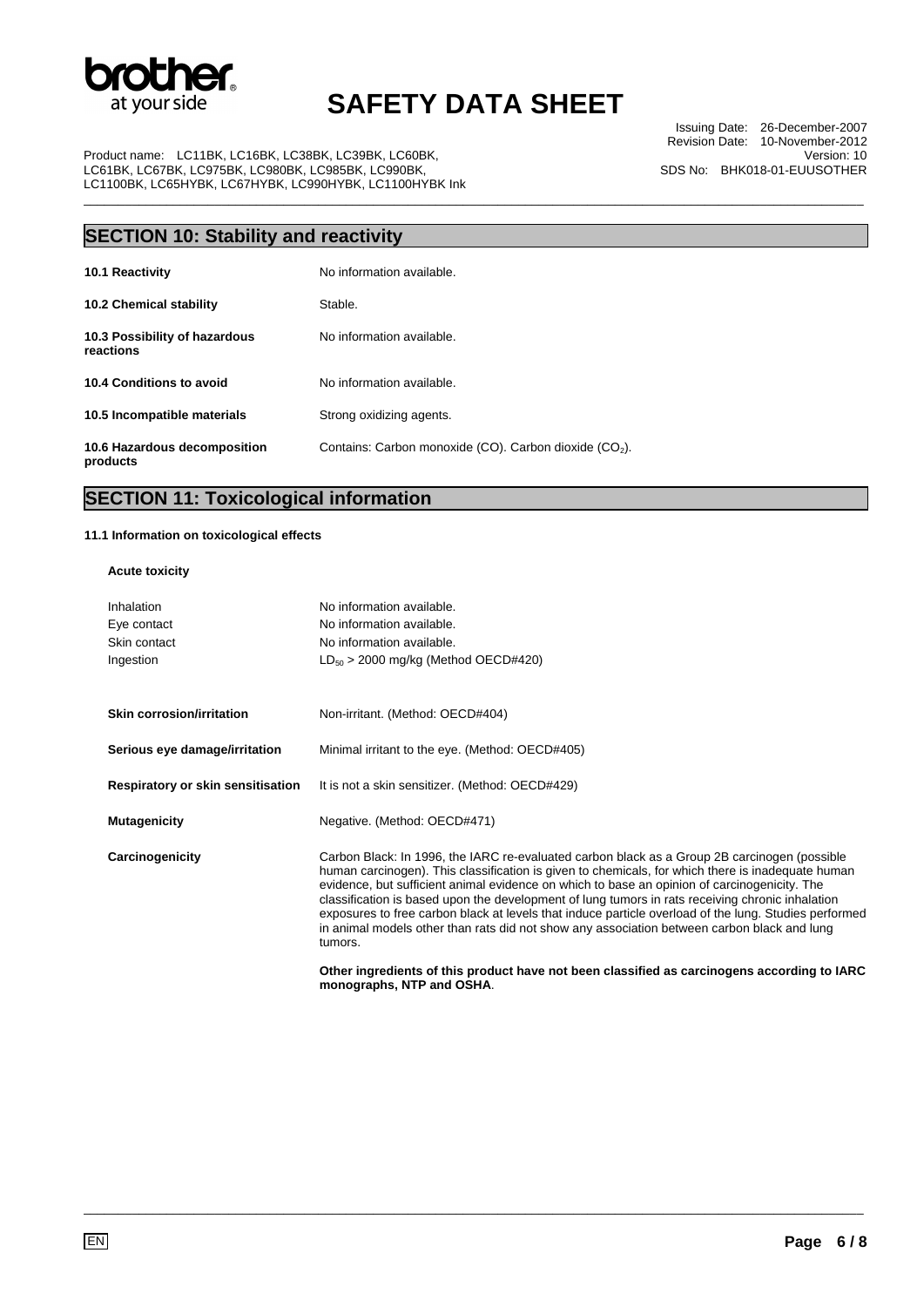

\_\_\_\_\_\_\_\_\_\_\_\_\_\_\_\_\_\_\_\_\_\_\_\_\_\_\_\_\_\_\_\_\_\_\_\_\_\_\_\_\_\_\_\_\_\_\_\_\_\_\_\_\_\_\_\_\_\_\_\_\_\_\_\_\_\_\_\_\_\_\_\_\_\_\_\_\_\_\_\_\_\_\_\_\_\_\_\_\_\_\_\_\_\_\_\_\_\_\_\_\_\_\_\_\_\_\_\_\_\_\_\_\_

Issuing Date: 26-December-2007 Revision Date: 10-November-2012 Version: 10 SDS No: BHK018-01-EUUSOTHER

Product name: LC11BK, LC16BK, LC38BK, LC39BK, LC60BK, LC61BK, LC67BK, LC975BK, LC980BK, LC985BK, LC990BK, LC1100BK, LC65HYBK, LC67HYBK, LC990HYBK, LC1100HYBK Ink

### **SECTION 12: Ecological information**

#### **12.1 Toxicity**

| <b>Chemical Name</b>      | <b>Toxicity to algae</b> | <b>Toxicity to fish</b>                                       | Toxicity to daphnia and other<br>aquatic invertebrates |
|---------------------------|--------------------------|---------------------------------------------------------------|--------------------------------------------------------|
| Glycerol<br>$56 - 81 - 5$ |                          | $LC_{50}$ : 51 - 57 mL/L 96 h<br>static (Oncorhynchus mykiss) | $EC_{50}$ : >500 mg/L 24 h<br>(Daphnia magna)          |
| Carbon Black<br>1333-86-4 |                          |                                                               | $EC_{50}$ : >5600 mg/L 24 h<br>(Daphnia magna)         |

12.2 Persistance and degradability No information available.

#### **12.3 Bioaccumulative potential**

| <b>Chemical Name</b>                       |                           | log Pow                                                                                                                                                                                          |  |
|--------------------------------------------|---------------------------|--------------------------------------------------------------------------------------------------------------------------------------------------------------------------------------------------|--|
| Glycerol                                   |                           | $-1.76$                                                                                                                                                                                          |  |
| 12.4 Mobility in soil                      | No information available. |                                                                                                                                                                                                  |  |
| 12.5 Results of PBT and vPvB<br>assessment | $(vPvB)$ .                | This product contains no substance considered to be persistent, bioaccumulating nor toxic (PBT).<br>This product contains no substance considered to be very persistent nor very bioaccumulating |  |
| 12.6 Other adverse effects                 | No information available. |                                                                                                                                                                                                  |  |

### **SECTION 13: Disposal considerations**

**13.1 Waste treatment methods** Dispose of in accordance with Federal, State, and local regulations.

\_\_\_\_\_\_\_\_\_\_\_\_\_\_\_\_\_\_\_\_\_\_\_\_\_\_\_\_\_\_\_\_\_\_\_\_\_\_\_\_\_\_\_\_\_\_\_\_\_\_\_\_\_\_\_\_\_\_\_\_\_\_\_\_\_\_\_\_\_\_\_\_\_\_\_\_\_\_\_\_\_\_\_\_\_\_\_\_\_\_\_\_\_\_\_\_\_\_\_\_\_\_\_\_\_\_\_\_\_\_\_\_\_

### **SECTION 14: Transport information**

Not classified according to the United Nations "Recommendations on the Transport of Dangerous Goods"

| 14.1 UN Number                                                                      | None           |
|-------------------------------------------------------------------------------------|----------------|
| 14.2 UN proper shipping name                                                        | None           |
| 14.3 Transport hazard class(es)                                                     | None           |
| 14.4 Packing Group                                                                  | None           |
| <b>14.5 Environmental hazards</b>                                                   | None           |
| 14.6 Special precautions for user                                                   | None           |
| 14.7 Transport in bulk according to<br>Annex II of Marpol 73/78 and the IBC<br>Code | Not applicable |

Not regulated under DOT, IMDG, IATA.